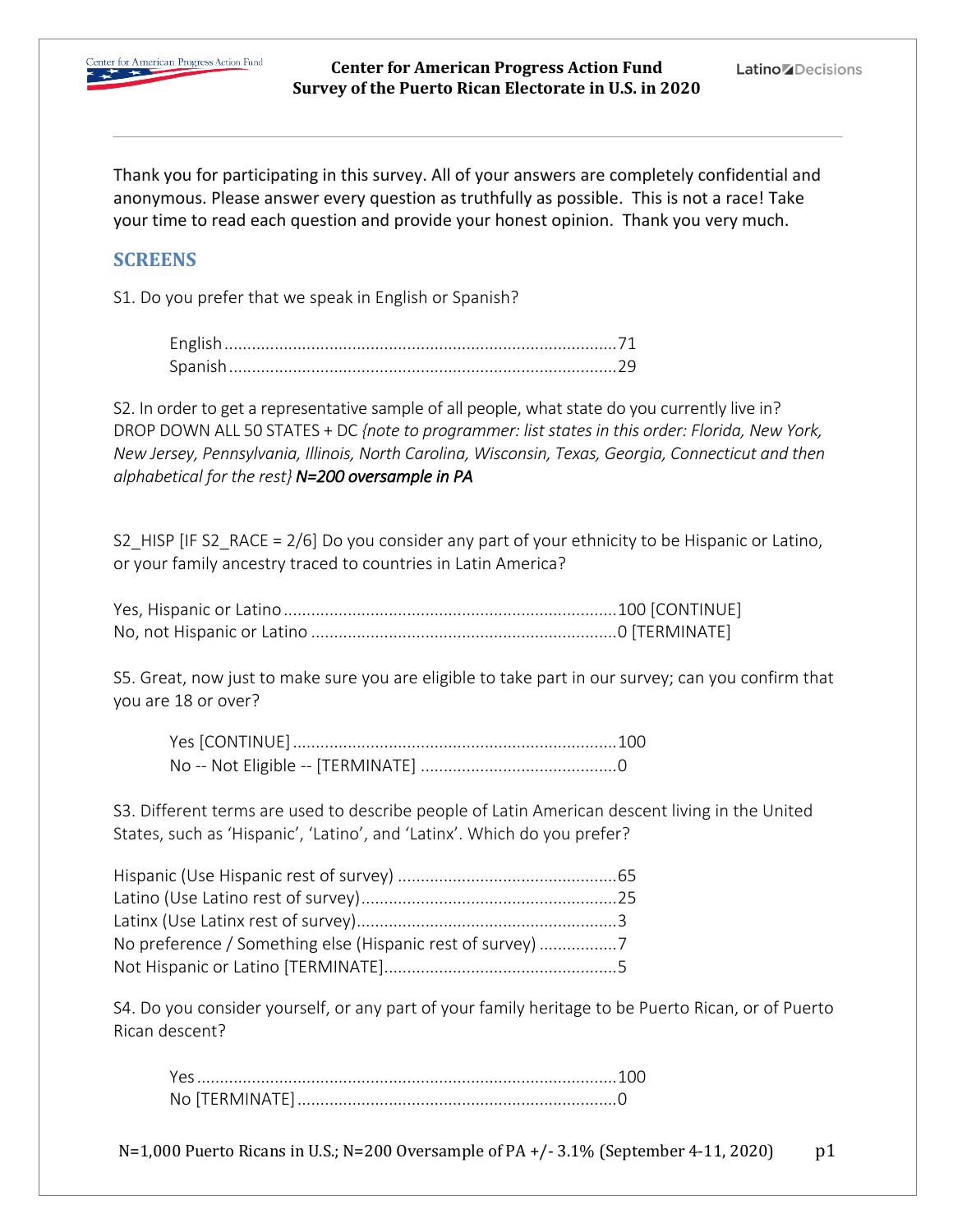

D1. Were you born in the mainland United States, on the island of Puerto Rico, or in another country?

| S6. Are you currently registered to vote in (STATE)? |
|------------------------------------------------------|
|                                                      |
|                                                      |

# **Warm Up**

1. Which of the following statements about voting in November presidential election describes you best?

| I will probably vote, but not certain right now  16 |  |
|-----------------------------------------------------|--|
|                                                     |  |
|                                                     |  |

2. Thinking about the 2020 election, what are the most important issues facing Puerto Ricans and [Latinos/Hispanics] that our politicians should address? (Record up to two) [**RANDOMIZE 1-7 and then 8-24**]

| Stopping discrimination against immigrants and Latinos21        |  |
|-----------------------------------------------------------------|--|
|                                                                 |  |
|                                                                 |  |
| Addressing the rising cost of college and vocational schooling1 |  |
|                                                                 |  |
|                                                                 |  |
|                                                                 |  |
|                                                                 |  |
| Addressing mass shootings and gun safety policy                 |  |
|                                                                 |  |

N=1,000 Puerto Ricans in U.S.; N=200 Oversample of PA +/- 3.1% (September 4-11, 2020)  $p2$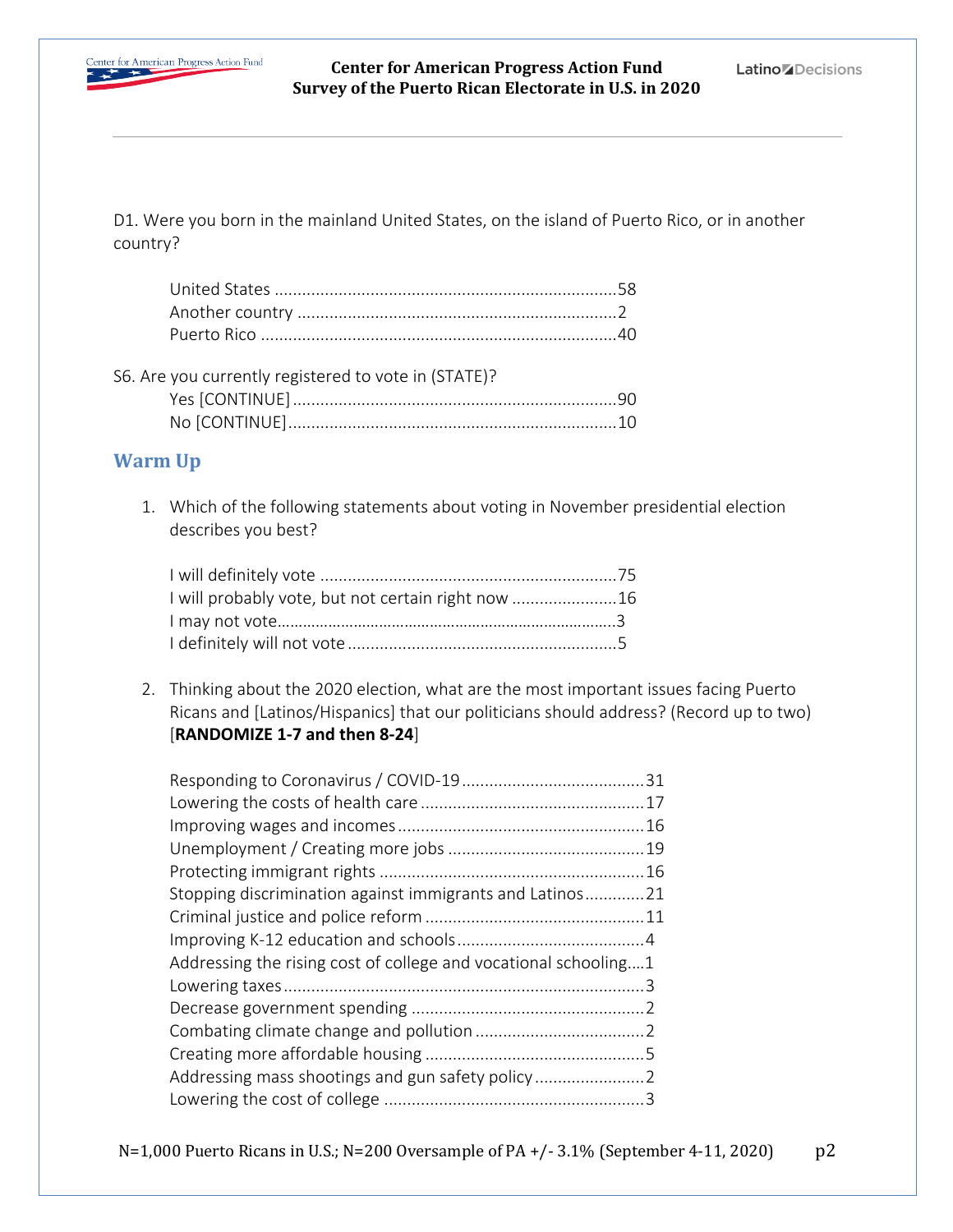

3. Overall, do you think things in the United States are generally headed in the right direction, or do you feel things are off on the wrong track?

# **Corona Virus Impact**

4. Overall, do you approve or disapprove of the way Donald Trump is handling the coronavirus pandemic? [Follow up]: Is that strongly or somewhat approve/disapprove?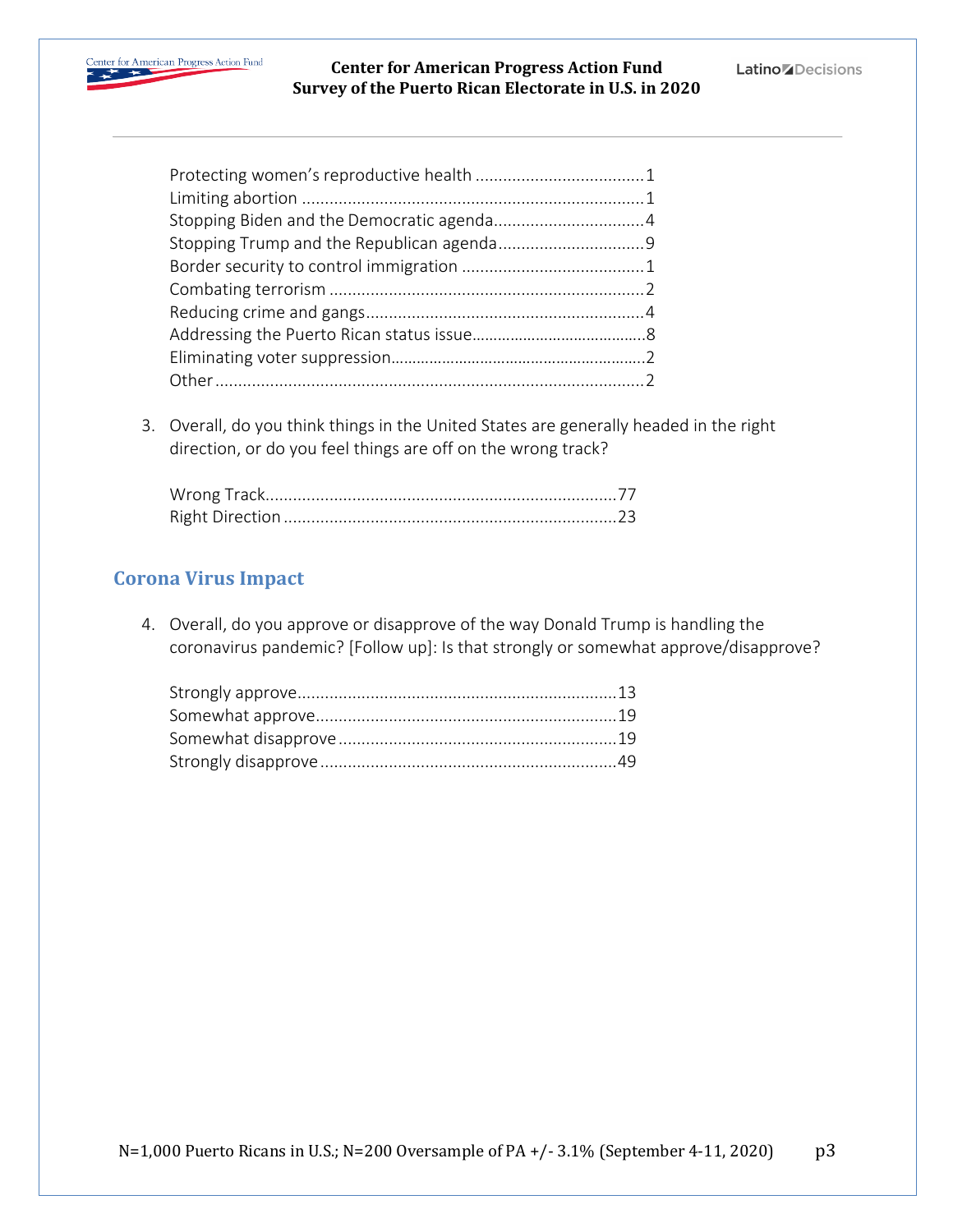

5. Have you or a family member or friend here in the mainland become ill due to the coronavirus?

| No |  |
|----|--|

6. Do you have any family or friends who have become ill due to the coronavirus on the island of Puerto Rico?

7. On a scale of 0 to 10 where 0 means "do not trust at all" and 10 means "completely trust", how much do you trust each of the following to provide accurate information and helpful advice related to the coronavirus outbreak? [RANDOMIZE]

| Dr. Fauci, Director of National Inst. of Allergy & Infectious Diseases  mean 6.40 |
|-----------------------------------------------------------------------------------|
|                                                                                   |
|                                                                                   |
|                                                                                   |
| Local elected leaders such as mayors, county government mean 5.38                 |
|                                                                                   |
|                                                                                   |
|                                                                                   |
|                                                                                   |
|                                                                                   |
|                                                                                   |

0 to 10 scale

## **Household and Workplace**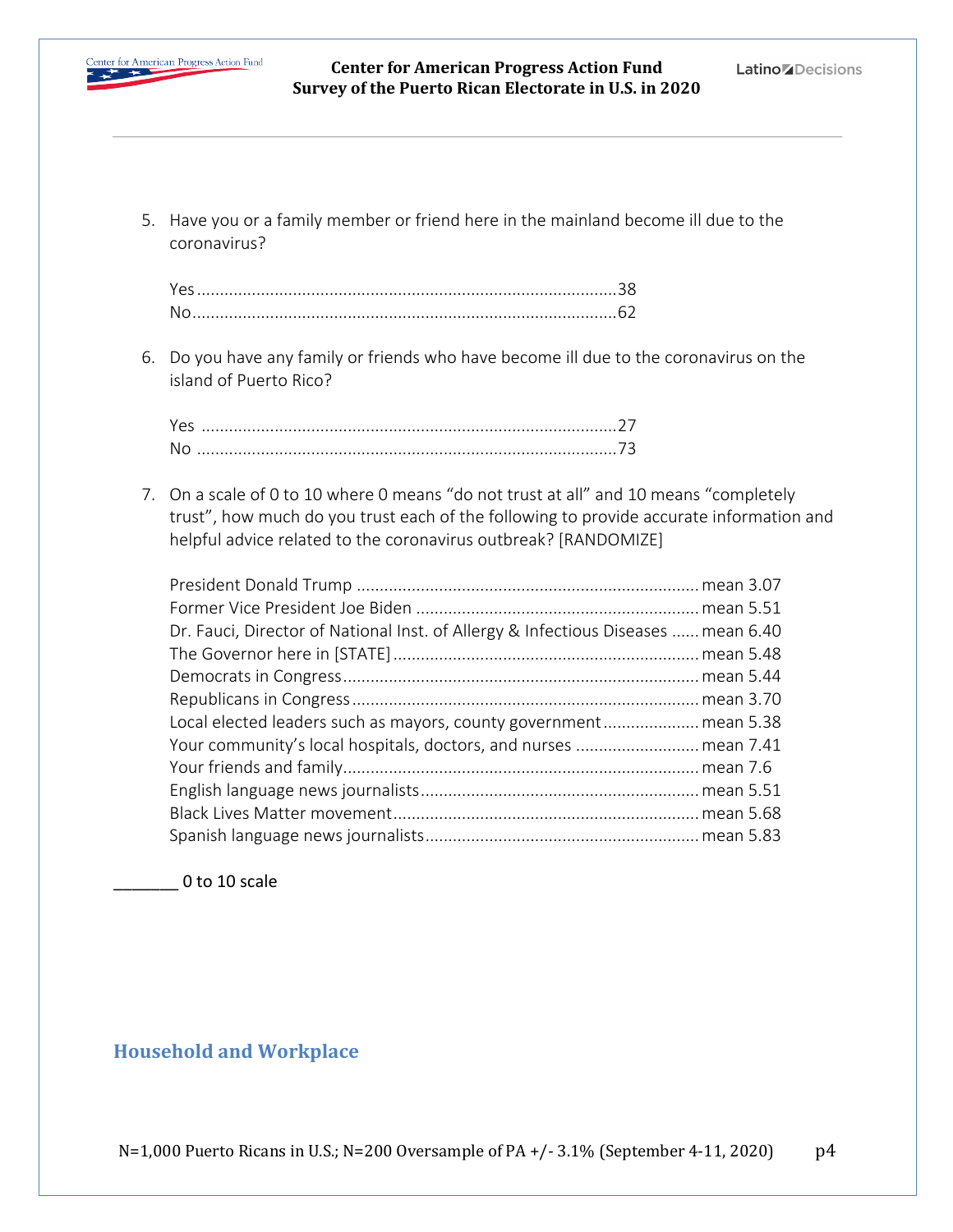

For each of the following, please indicate whether any of the circumstances apply to you or someone in your household because of the ongoing coronavirus outbreak: [**RANDOMIZE ITEMS**]

|                                                                                    | Yes | No. |
|------------------------------------------------------------------------------------|-----|-----|
|                                                                                    |     | 54  |
|                                                                                    |     | 67  |
|                                                                                    |     | 58  |
| 11. The business I own has been shut down or has seen a drop in revenue 21         |     | 79  |
| 12. Had difficulty buying or finding necessities such as food, household supplies, |     |     |
|                                                                                    |     | 58  |
| 13. Lost your employer-provided health insurance or other benefits 18              |     | 82  |
|                                                                                    |     | 80  |
|                                                                                    |     | 65  |
|                                                                                    |     | 67  |
|                                                                                    |     | 73  |
| 18. Had trouble applying for the new small business/self-employed federal loan     |     |     |
|                                                                                    |     | 81  |
|                                                                                    |     |     |
|                                                                                    |     |     |
|                                                                                    |     |     |

19. [ONLY IF Q8=1] While working, do you ever feel at risk of being exposed to coronavirus, or is your work environment very safe and secure and does not pose a risk of getting the virus?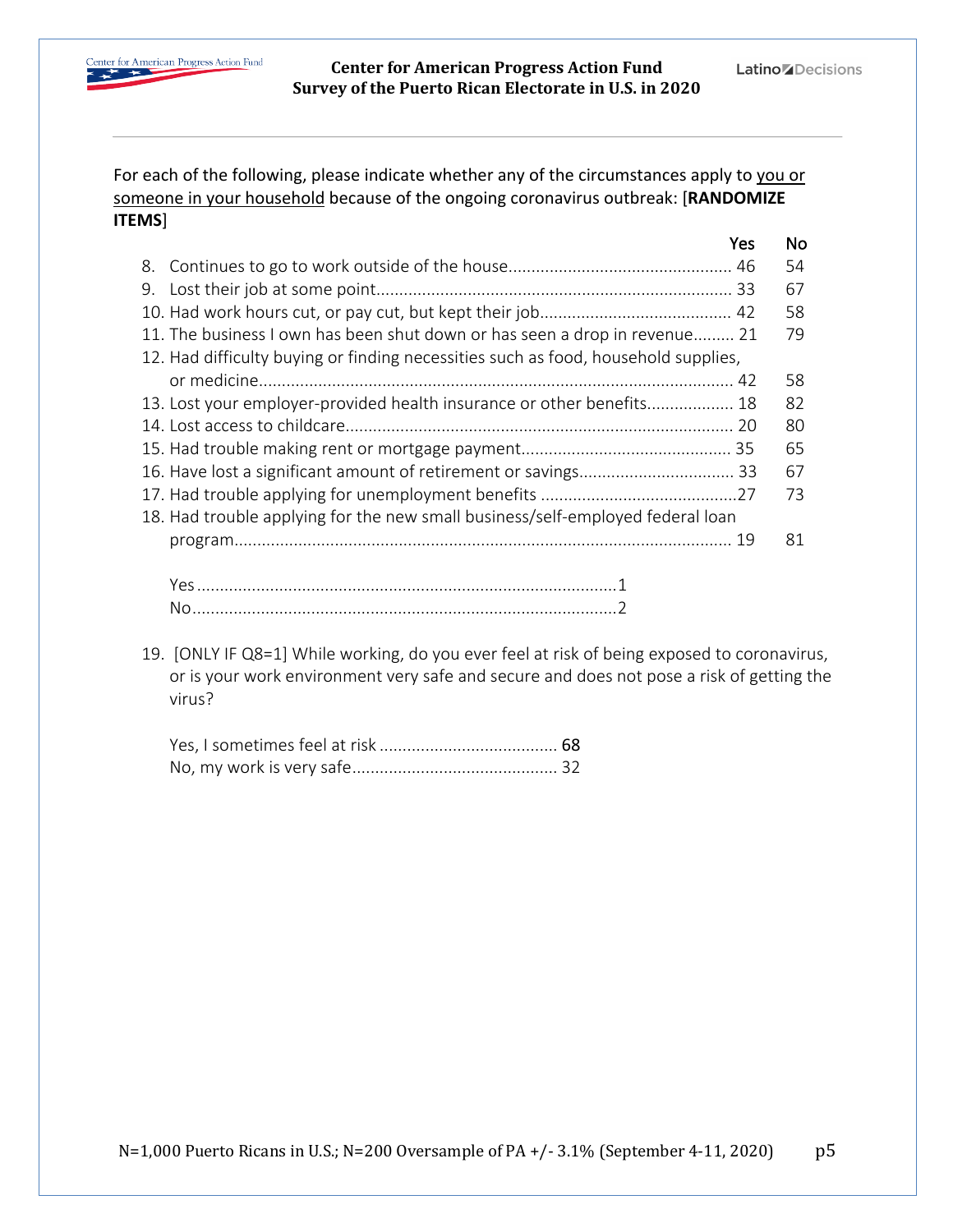

## **Civic Integration**

20. Some people like to get involved in community activities, like church, school, sports clubs with their kids, political organizations, or business associations. Depending on the degree of Coronavirus in your community, some people are still participating in live events while others are attending virtually. In the last 12 months have you… GRID – 2 Screens (4/3 per) [Allow Multiple; Randomize; break into two screens]

|    |                                                            |    |    | in person online have not done |
|----|------------------------------------------------------------|----|----|--------------------------------|
|    | a. Attended Church                                         | 24 | 25 | 55                             |
|    | b. Participated in an activity at a school                 | 14 | 23 | 67                             |
|    | c. Participated in team or club sport                      | 15 | 10 | 76                             |
|    | d. Participated in a community event through your job,     |    |    |                                |
|    | But after hours or on weekends                             | 16 | 15 | 72                             |
|    | e. Participated in an activity with a business association | 12 | 18 | 73                             |
| f. | Participated in an activity with a labor union             | 9  | 11 | 81                             |
| g. | Attended a meeting to discuss issues facing your           |    |    |                                |
|    | neighborhood                                               | 12 |    | 72                             |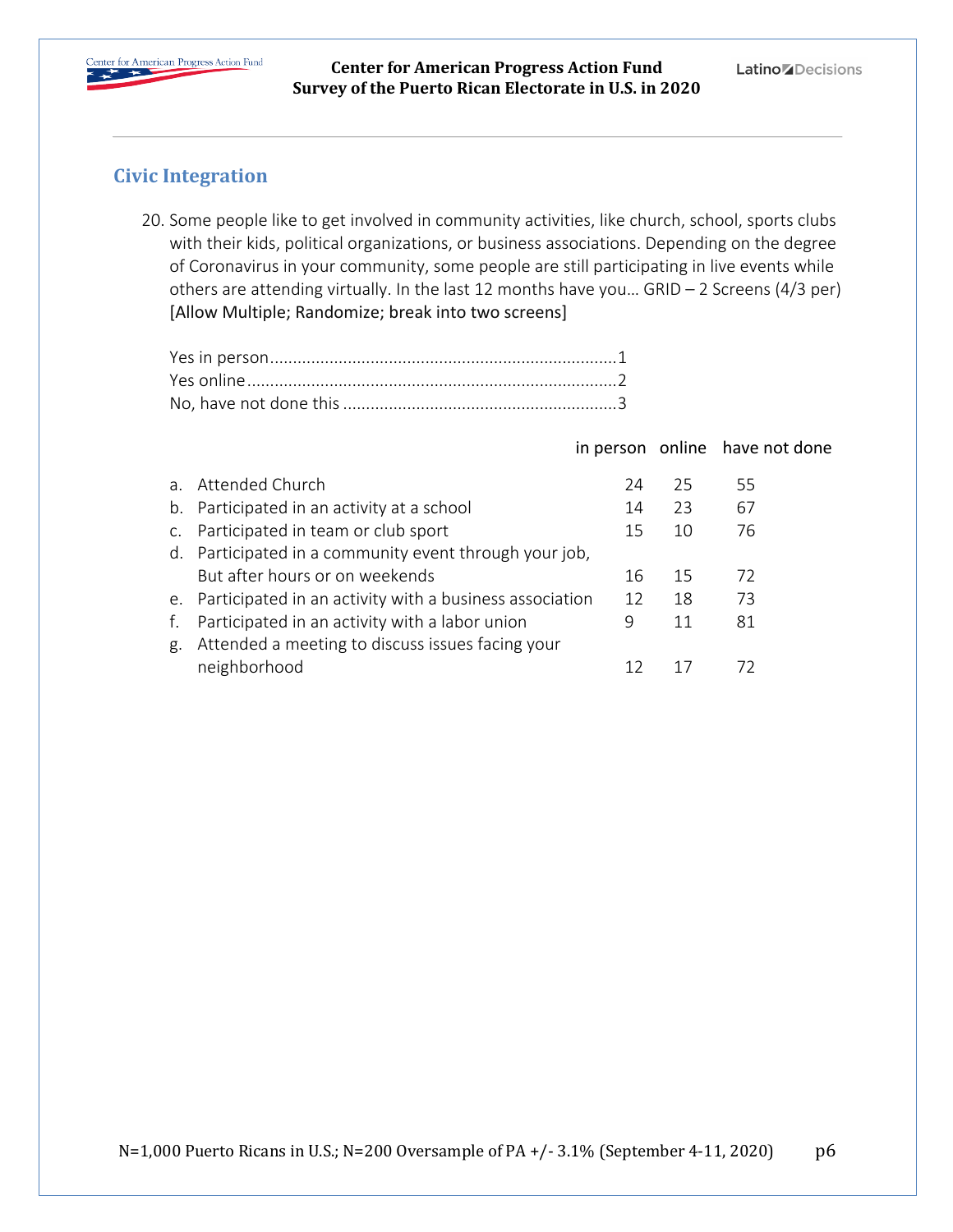

21. Some people like to get involved in more political activities, like attend a rally, or work in a campaign. In the last 12 months have you… GRID – 2 Screens (4/5 per)

#### [Allow Multiple; Randomize; break into three screens]

in person online have not done

| a. | Discussed politics with family and friends?                      | 44 | 29 | 40 |
|----|------------------------------------------------------------------|----|----|----|
| b. | Discussed the politics of Puerto Rico with family<br>or friends? | 30 | 27 | 51 |
| C. | Worked for a candidate, political party, or some                 |    |    |    |
|    | campaign organization?                                           | 8  | 10 | 83 |
| d. | Contributed money to a campaign or organization?                 | 8  | 18 | 75 |
|    | e. Worn a campaign button, or put up a sign in your yard,        |    |    |    |
|    | or a sticker on your car?                                        | 14 | 9  | 78 |
|    | f. Contacted a local representative about an issue               |    |    |    |
|    | important to you?                                                | 9  | 16 | 76 |
| g. | Attended a protest march, demonstration, or rally?               | 14 | 11 | 77 |
| h. | Attended a rally or meeting for a candidate or issue,            |    |    |    |
|    | either online or in-person                                       | 11 | 13 | 78 |
| i. | Signed a petition regarding an issue important to you?           | 12 | 28 | 63 |
| j. | Discussed a candidate or political issue on social               |    |    |    |
|    | media like Facebook or Twitter?                                  | 12 | 30 | 62 |
| k. | Joined an online group related to a political issue or           |    |    |    |
|    | campaign?                                                        | 8  | 18 | 75 |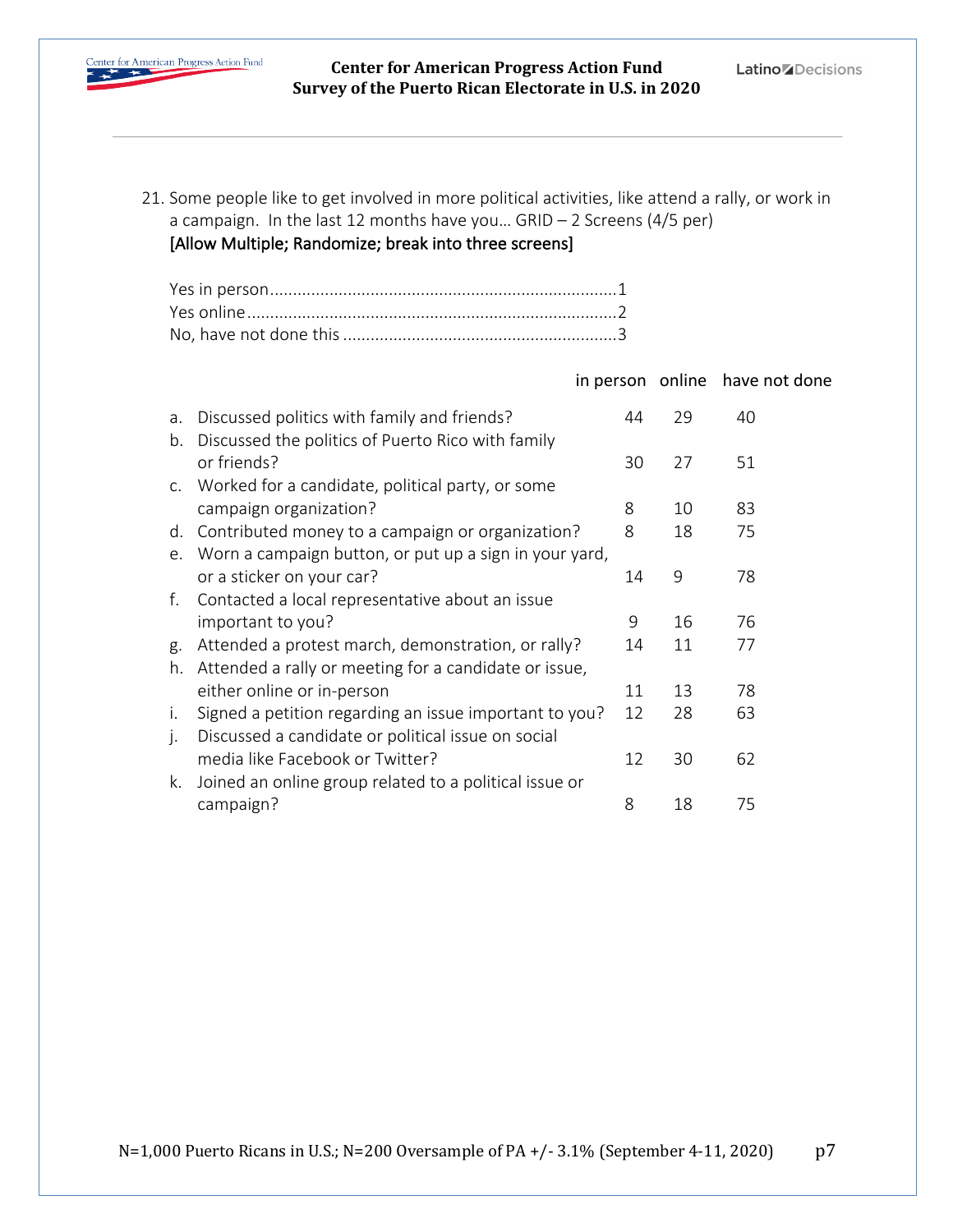

### **Vote by mail**

22. This year there has been a lot of talk about voting by mail. With the coronavirus pandemic, some states are expanding access to mail-in ballots. Have you ever used absentee ballots or vote-by-mail to cast your vote?

23. Do you know if your county has a ballot drop-off location or are you required to submit your absentee ballot by mail?

24. If election officials in your state sent a ballot in the mail to your house, how much confidence would you have that your ballot would be delivered and counted in the election?

25. In some states they are not automatically sending you a ballot, but you have to request that they send you a mail ballot, if you prefer to vote by mail. Has your state provided you with enough instructions so that you know how to request a mail ballot?

Yes, I know how to request a mail ballot ................................59 No, I am not familiar with the process in my state.................41

26. If your state ends up having both mail-in voting and in-person voting options in November, which would you be the most comfortable using to vote in the presidential election?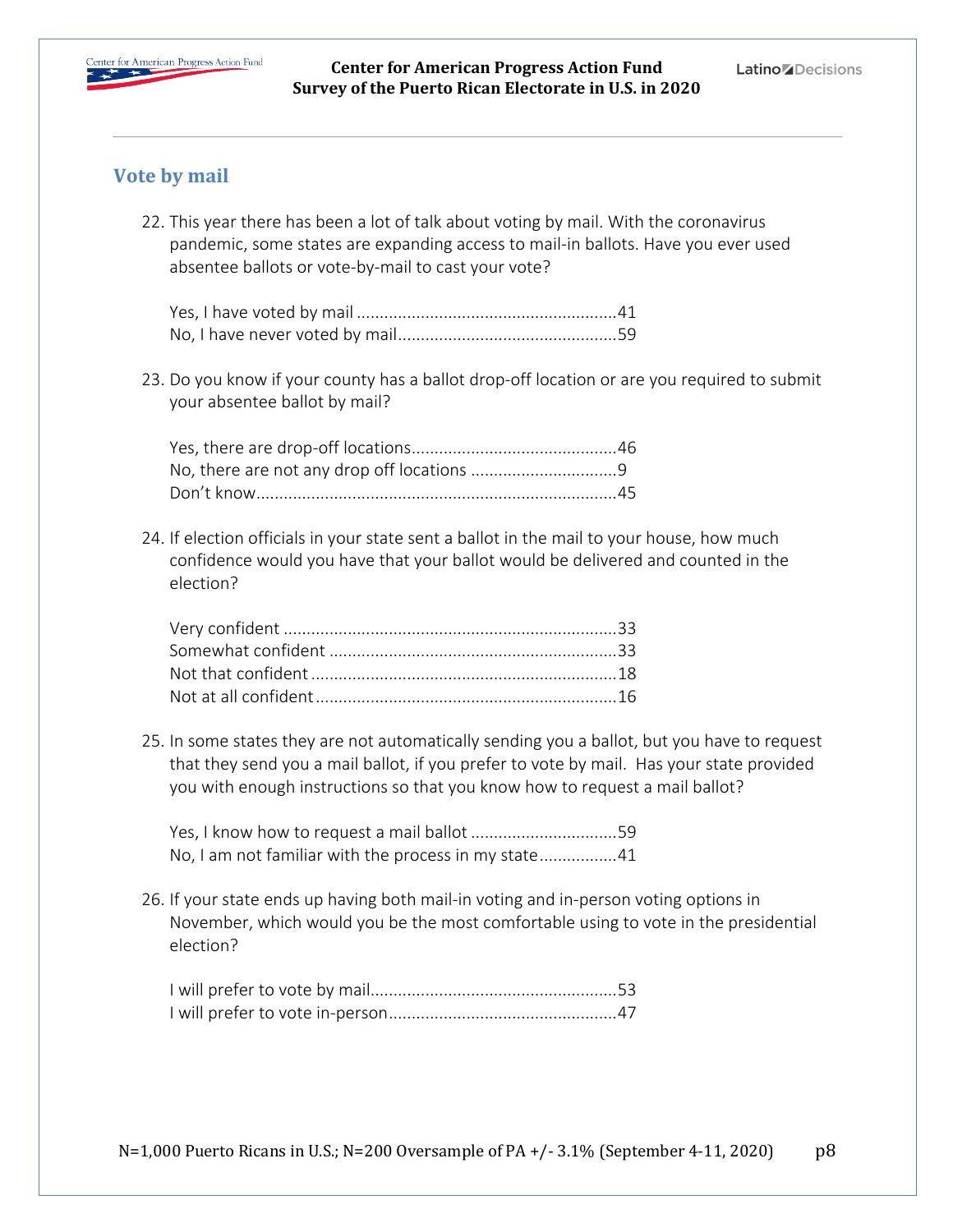

27. How concerned or not are you that you might be exposed to coronavirus/COVID-19 if you vote in-person during the November election.

## **Political Behavior**

28. How often do you follow news related to what is happening in Puerto Rico? This can include watching or listening to news on TV, watching short video links online, or your own comments or posts on social media. Would you say that you are following news about Puerto Rico:

29. So far in 2020, has anyone from the Democratic or Republican Party, or a non-partisan civic group contacted you by email, text, phone, or in-person and encouraged you to become registered, or to vote in the election this November? [Allow Multiple]

|                                                      | No. | Yes. |
|------------------------------------------------------|-----|------|
| Yes, contacted by someone from the Democratic side70 |     | 30.  |
| Yes, contacted by someone from the Republican side77 |     | -23  |
| Yes, contacted by a non-partisan civic group  93     |     |      |
| No, I have not been contacted by any group 46        |     | 54   |

30. Even though Puerto Ricans are full U.S. citizens, sometimes they say they feel like an outsider in the United States. How much do you feel like an outsider in the U.S.?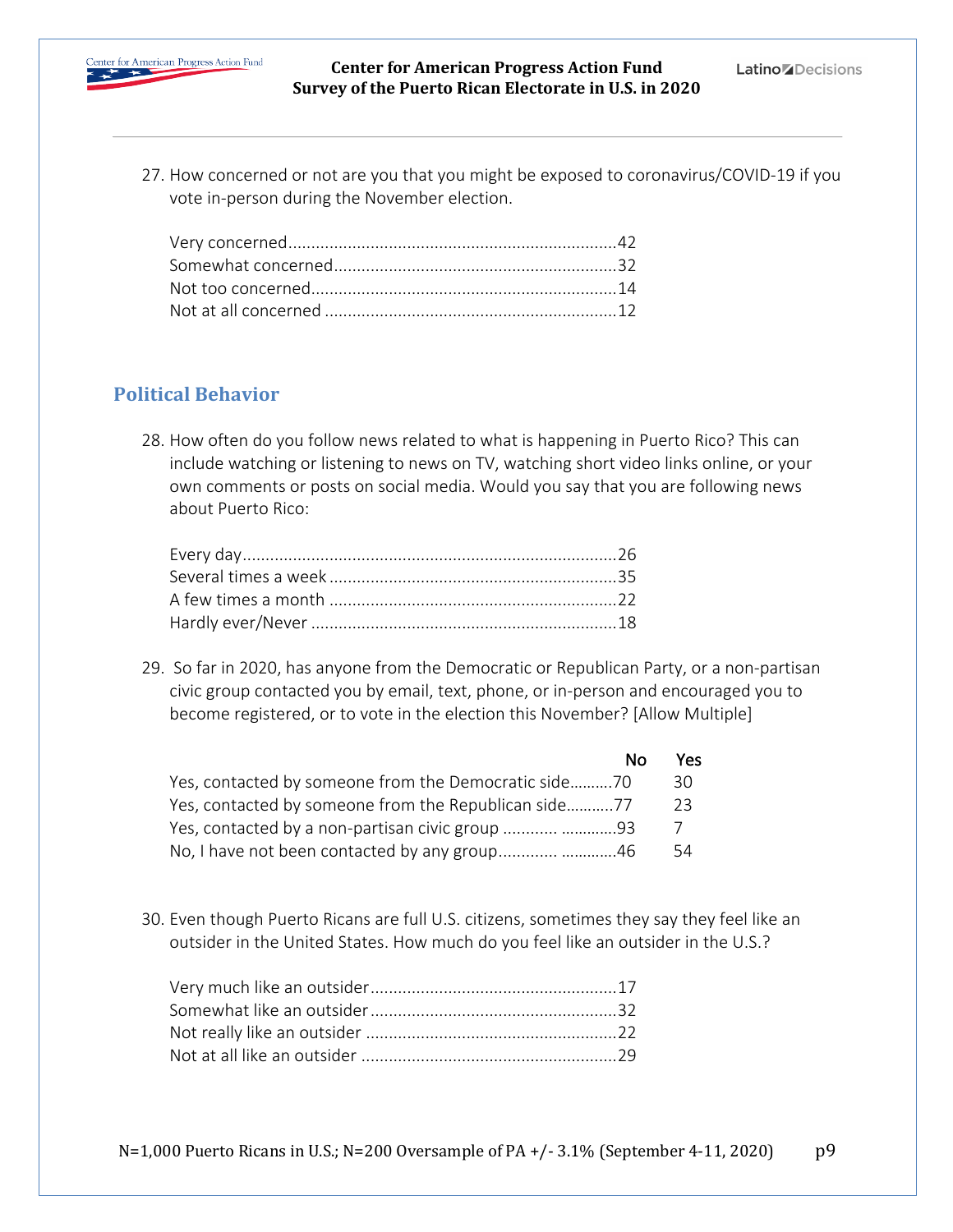

31. Generally speaking, do you think of yourself as a Republican, a Democrat, an independent, or something else?

32. [IF Q31 = 1 OR 2] Do you consider yourself to be a strong [INSERT ANSWER TO Q31] or not so strong?

33. [IF Q31= 3 – 4] If you had to pick, do you think of yourself as closer to the Republican or Democratic Party?

34. If D1=3. Earlier you mentioned that you were born in Puerto Rico. When you lived in Puerto Rico, how often did you vote in elections there?

| I was not registered to vote in Puerto Rico24 |  |
|-----------------------------------------------|--|

35. If 34=(1:4). Based on your experience, which of the following sentences do you agree with most?

Compared to Puerto Rico, registering and voting is easier in the U.S. ..................40 Compared to Puerto Rico, registering and voting is more difficult in the U.S .......13 Registering and voting in Puerto Rico and the US are about the same. ................47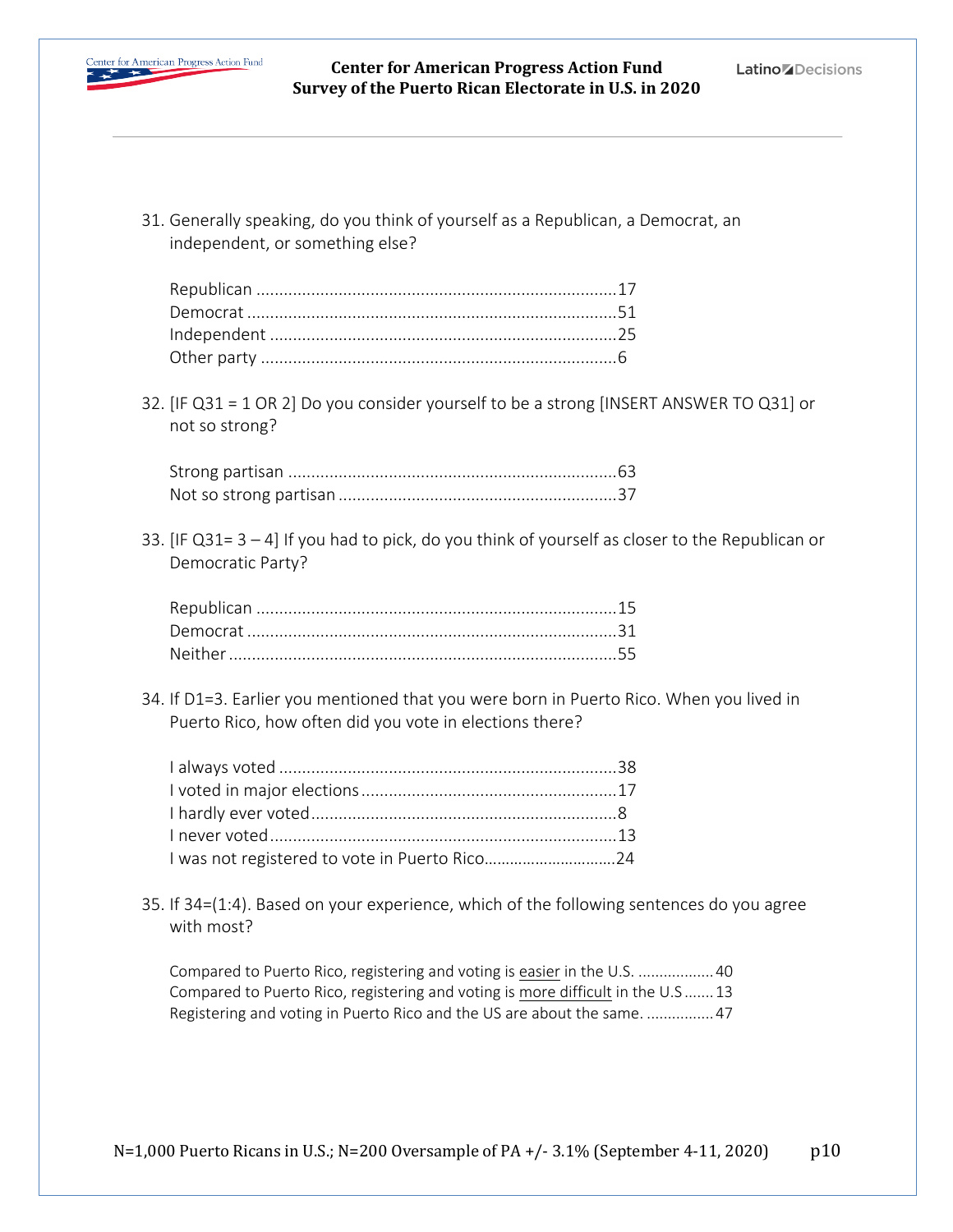

36. People get news and information from many difference places. Please tell me if this is a place you get news and information. [RANDOMIZE LIST]

| Yes, I get a lot of news                                             |       |      |    |
|----------------------------------------------------------------------|-------|------|----|
| Yes, I get some news                                                 |       |      |    |
| No, do not really use                                                |       |      |    |
|                                                                      | A lot | Some | No |
|                                                                      |       | 32   | 42 |
| b. Social networks, like Facebook, Twitter, Instagram or Snapchat 39 |       | 33   | 28 |
| Local and national television news shows 51                          |       | 34   | 15 |
|                                                                      |       | 33   | 26 |

37. When it comes to making change in your community, how much would you say your vote matters? Would you say that…

## **Puerto Rico**

38. Thinking about the politics on the island of Puerto Rico, are political leaders there doing and good job or a poor job generally?

39. Overall, do you think things on the island of Puerto Rico are generally headed in the right direction, or do you feel things are off on the wrong track?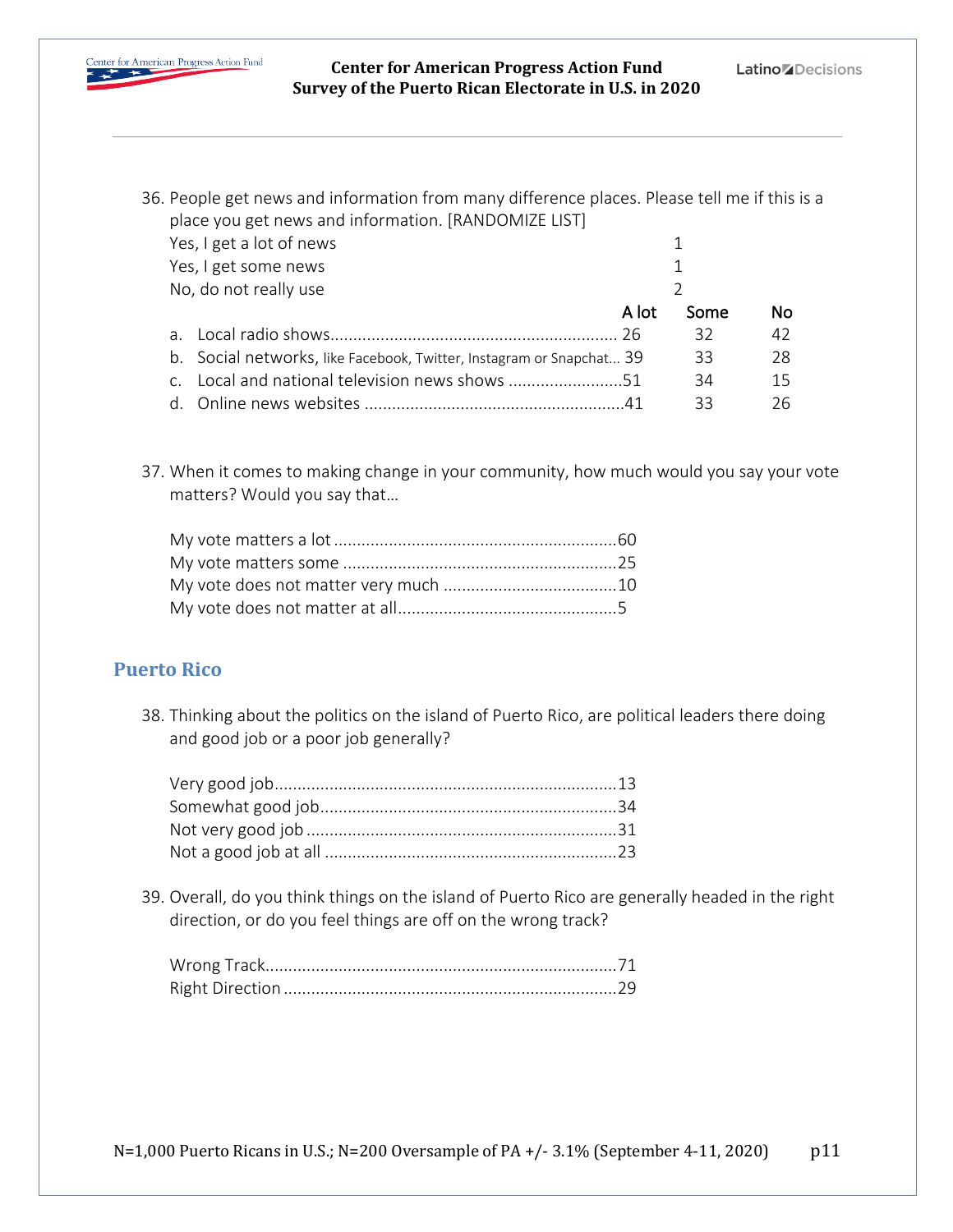

40. Thinking about Hurricane Maria, were you or a family member, or a close friend negatively affected by the hurricane; like damaged property, lost job, lost electricity, or even a death? [Allow multiple]

41. Thinking about Hurricane Maria again, did you or a family member, or a close friend leave the island and come to the mainland because of the hurricane?

42. Since Hurricane Maria, how well do you think the United States Federal Government has performed to help Puerto Rico get back on its feet?

43. Since Hurricane Maria, how well do you think the Government in Puerto Rico has performed to help Puerto Rico get back on its feet?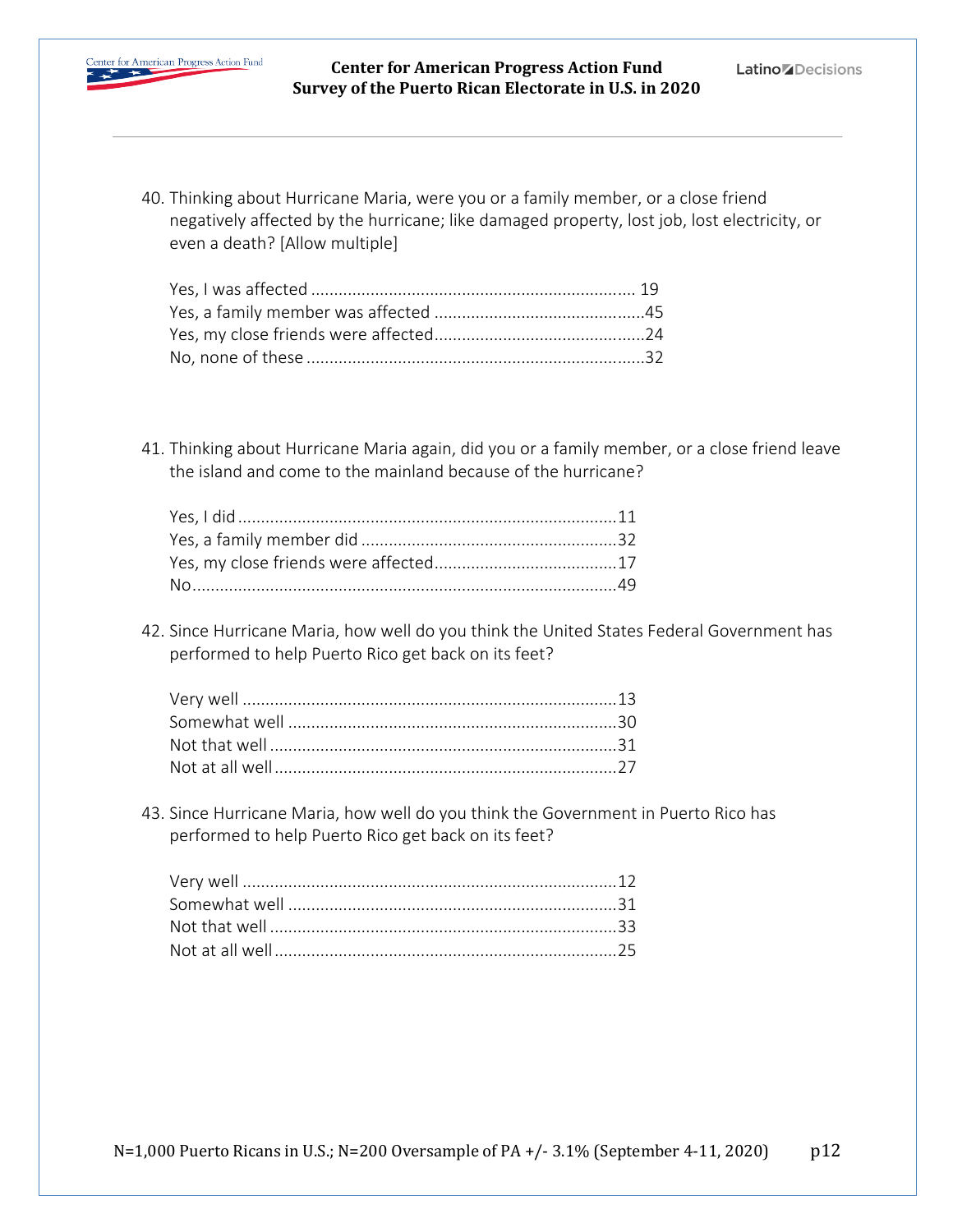

How much do you agree or disagree with the following statements: [Rotate 44/45]

44. The federal government did not do enough to help the people of Puerto Rico during Hurricane Maria, delaying FEMA relief for months. And in recent months, it has been too slow to help with the coronavirus pandemic on the island. The federal government and political leaders often forget about our community and turn their back to Puerto Ricans.

45. Political parties like to campaign for Puerto Rican votes, but they don't really deliver on their campaign promises in our community. We hear from parties right around election time, and then they disappear. I don't feel that politicians truly care about the issues that matter most to Puerto Ricans on the island or the mainland.

46. What is your position on the political status of Puerto Rico? [Rotate]

47. And what if the options were: [Rotate] Puerto Rico should become a state ........................................48 Puerto Rico should remain in its current status .....................33 Puerto Rico should become an independent country............19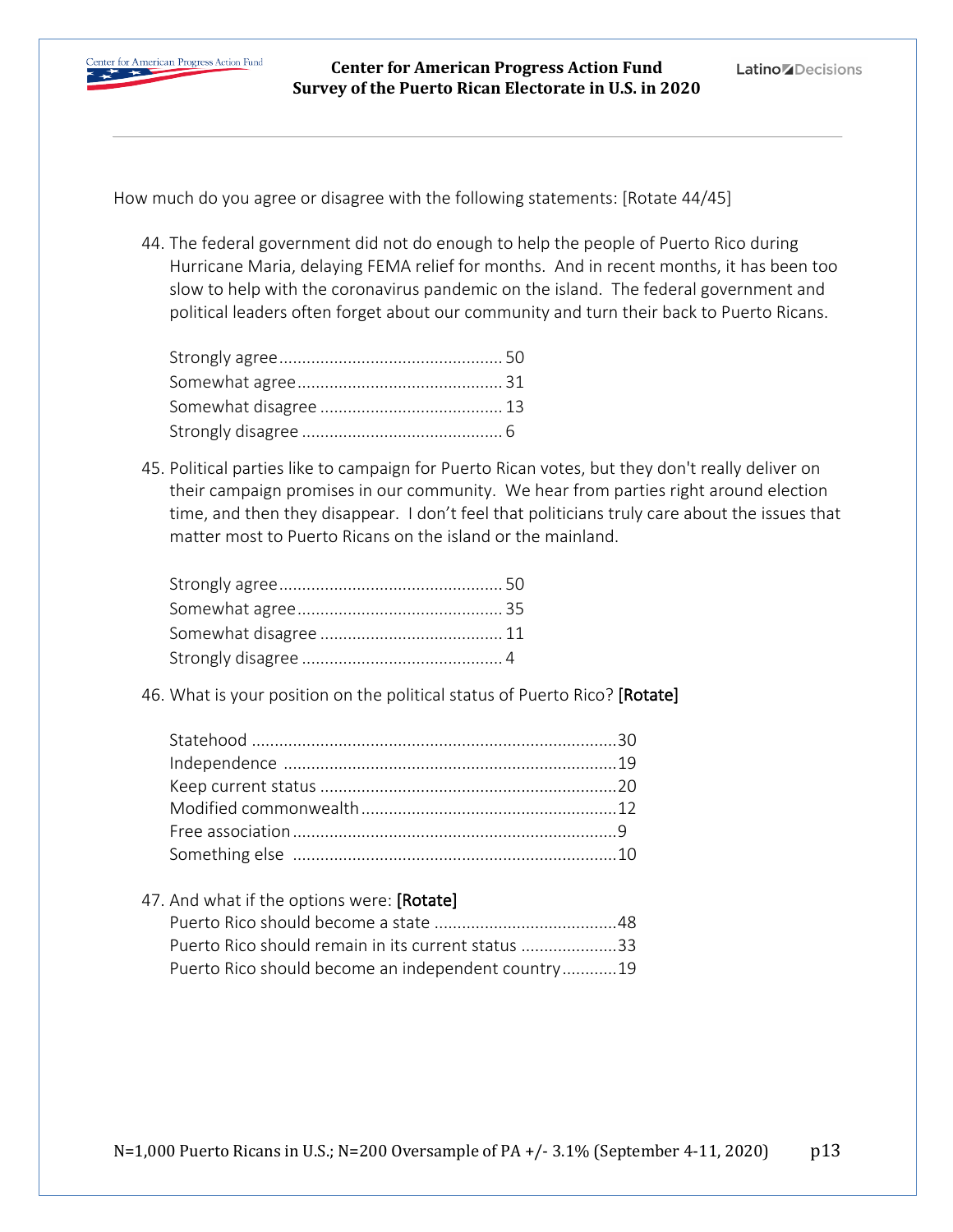

48. [Split A] If a candidate for office were to endorse statehood for Puerto Rico would that make you more or less likely to support them?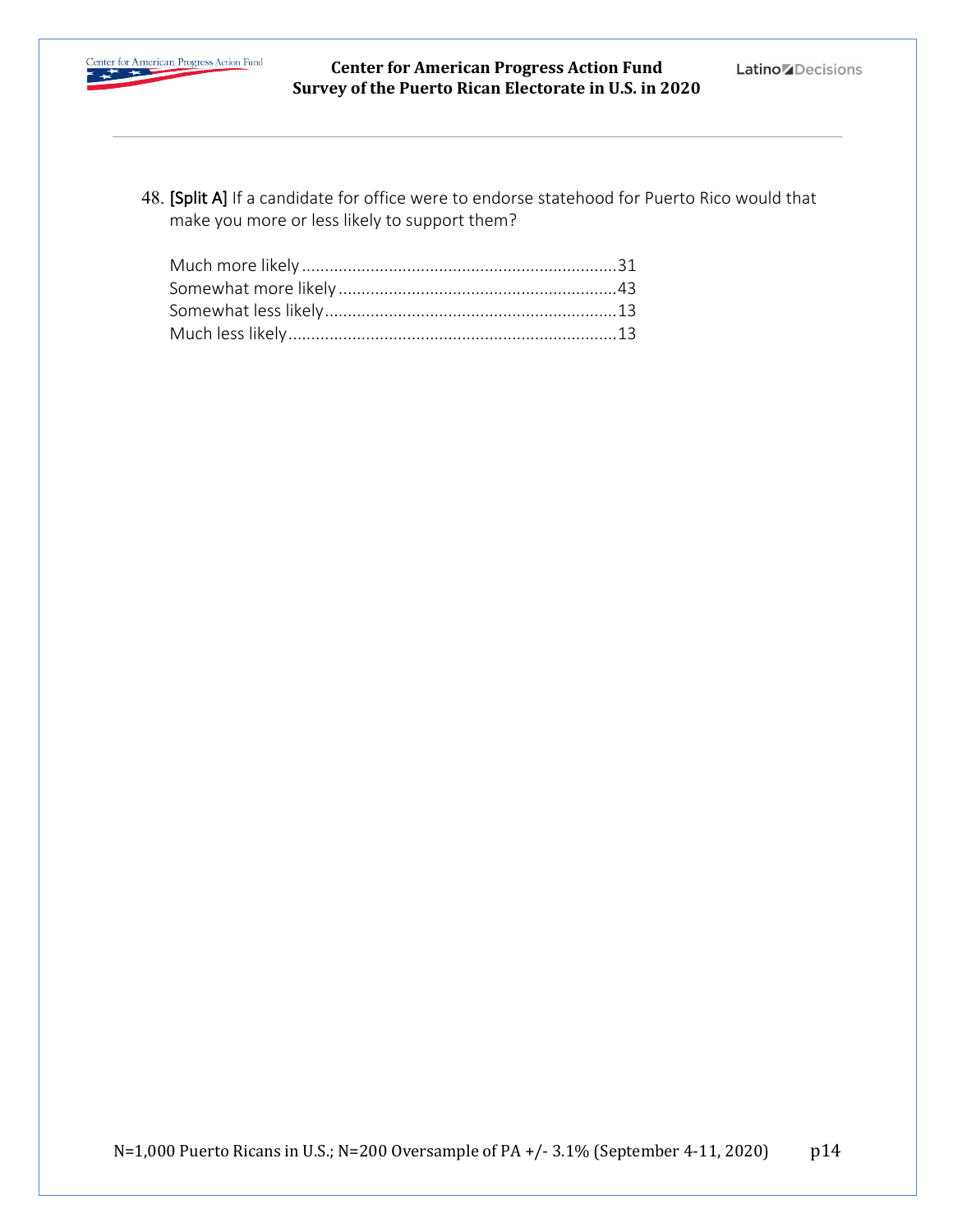

49. [Split B] If a candidate for office were to endorse statehood for Puerto Rico, so that the people of Puerto Rico would have the same rights as every other American, and have 5 members of Congress and 2 U.S. Senators representing them in Washington D.C., would that make you more likely to support that candidate, or less likely?

50. Some people say politics on the island of Puerto Rico is corrupt, while other people say that is politics as usual, no different than the mainland. How big of a problem would you say corruption is on the island of Puerto Rico?

### **Policy Attitudes**

51. Would you be more likely to vote for a candidate who supports immigration reform with a path to citizenship for undocumented immigrants?

52. Thinking about access to health care, do you think the affordable care act, sometimes called Obamacare, should be repealed and Congress should come up with a new plan, or do you think the Affordable Care Act should remain in place and find ways to improve it?

| Repeal and replace the Affordable Care Act31 |  |
|----------------------------------------------|--|
|                                              |  |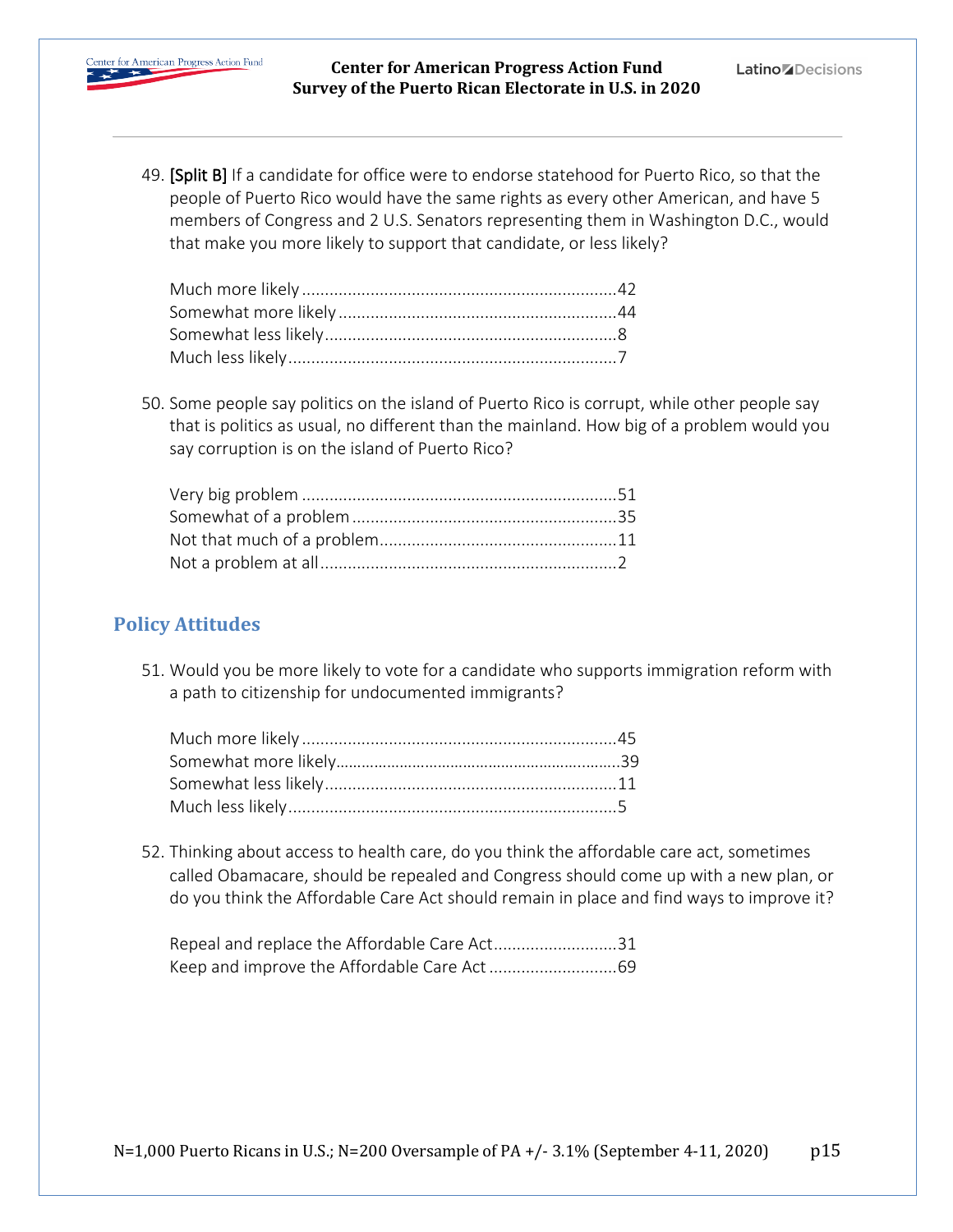

53. What about on the issue of minimum wage? Do you think we should raise the national minimum wage to \$15 per hour in the United States?

54. Even if you agree with more than one, which of the following steps by political leaders and parties would make you the most likely to participate and vote in elections?

(Randomize first 4)

Having concrete plans to improve your life and the lives of those in the Puerto Rican community on jobs, health care, education, housing, and safety. ............. 29

Reaching out directly to you and those in the Puerto Rican community on a more regular basis to hear your ideas and include you in the democratic process. ........ 16

Doing more to recruit people who come from the Puerto Rican community and giving them strong roles in campaigns and parties................................................ 11

Having concrete plans to clean up corruption in politics and listen more to regular voters rather than wealthy special interests........................................................... 30

None of these steps would have much of an effect.................................... 15

### **Identity**

55. [Split A] Do you identify as Afro-Latino, or having African and Latin American ancestry?

| .No |  |
|-----|--|

56. [Split B] Do you identify as Afro-Latino, or being Black with Latin American Ancestry?

| Νo |  |
|----|--|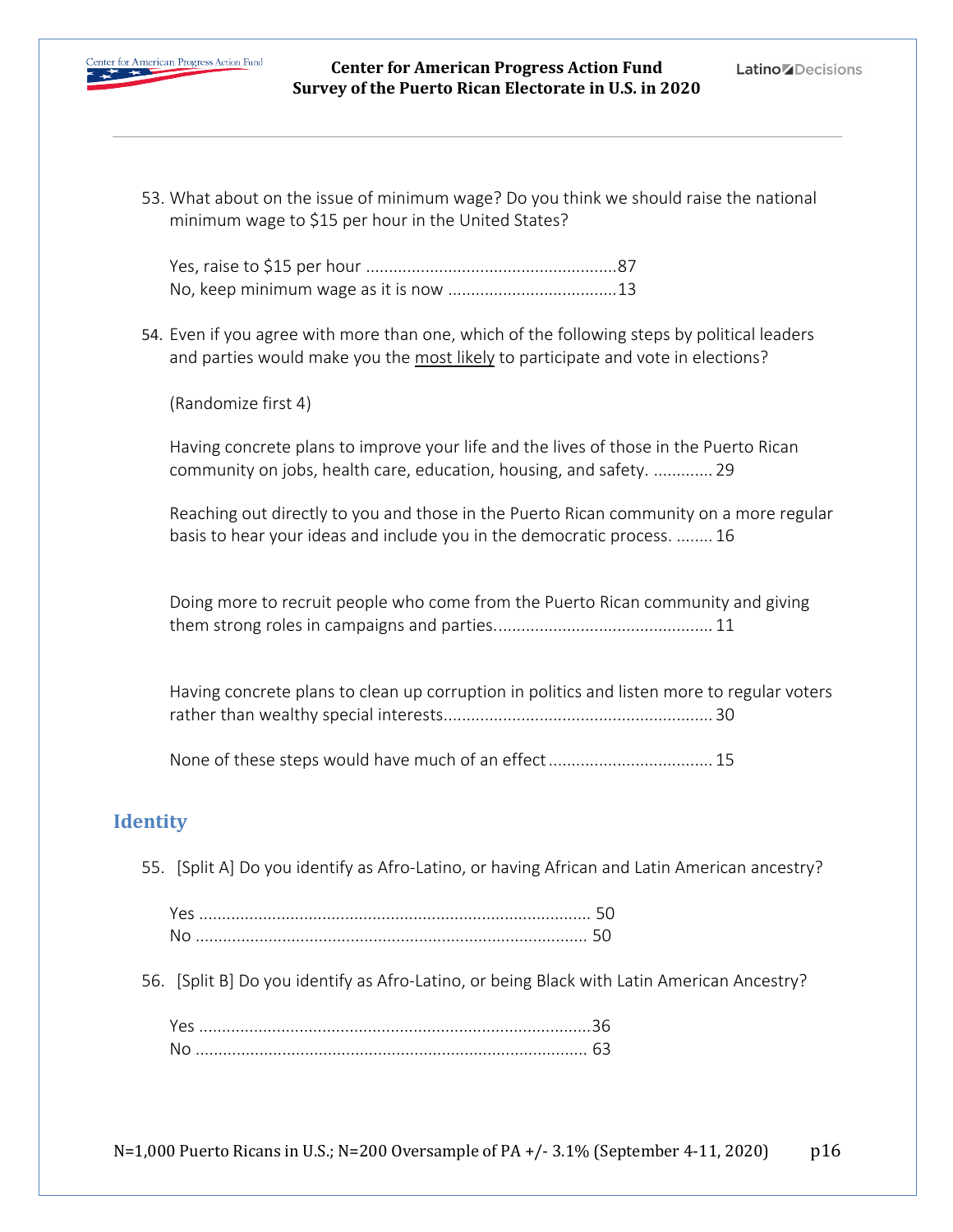

57. Do you think what happens generally to Black people in this country will have something to do with what happens in your life?

58. How much is being Puerto Rican an important part of how you see yourself?

59. [Latinos/Hispanics] from diverse backgrounds are a distinct racial group in the U.S.

60. I feel closer to other [Latinos/Hispanics] than to other racial/ ethnic groups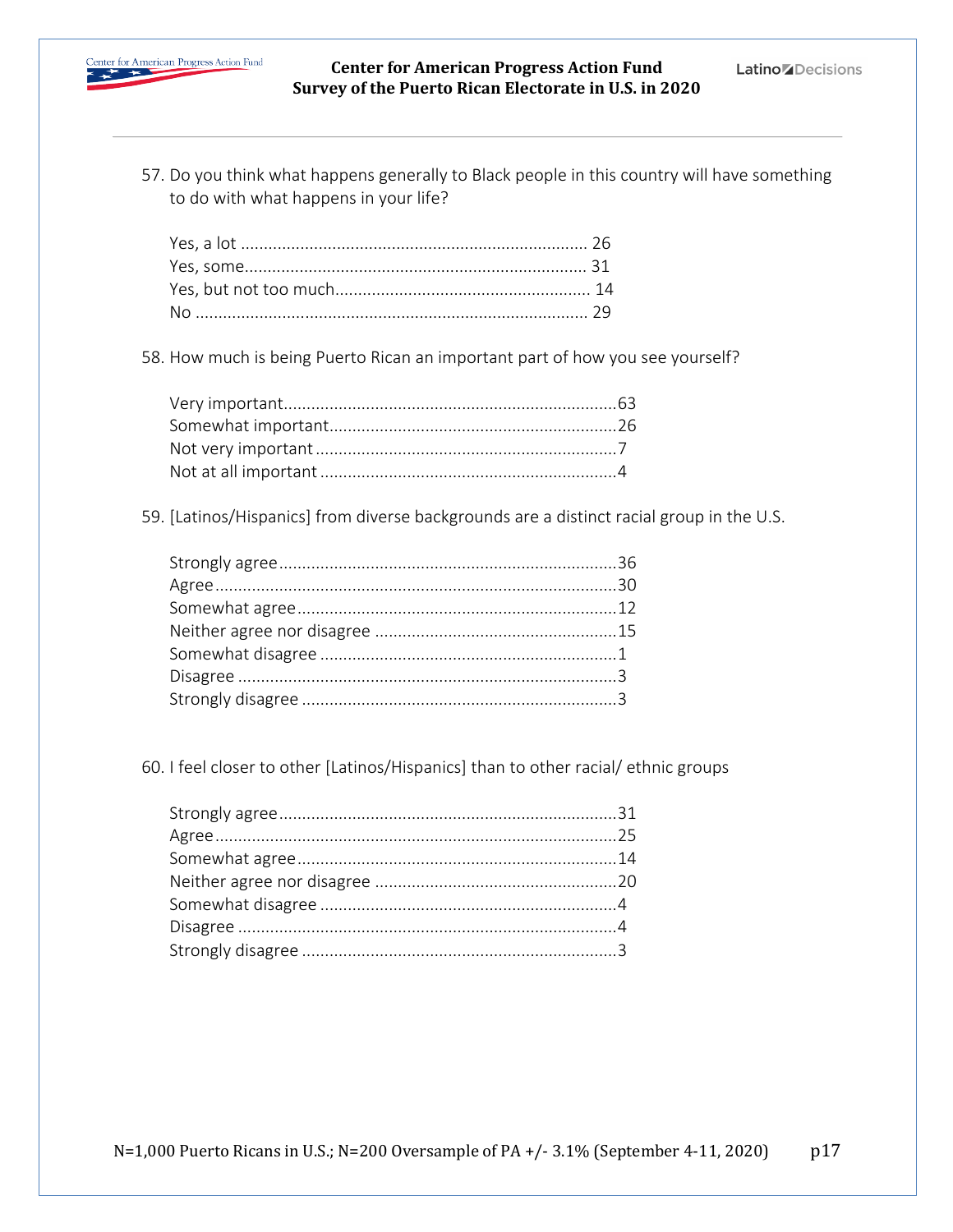

61. [Hispanics/Latinos] are unjustly disadvantaged in the U.S. and it is important that [Latinos/Hispanics] work to increase the political and social standing of the group?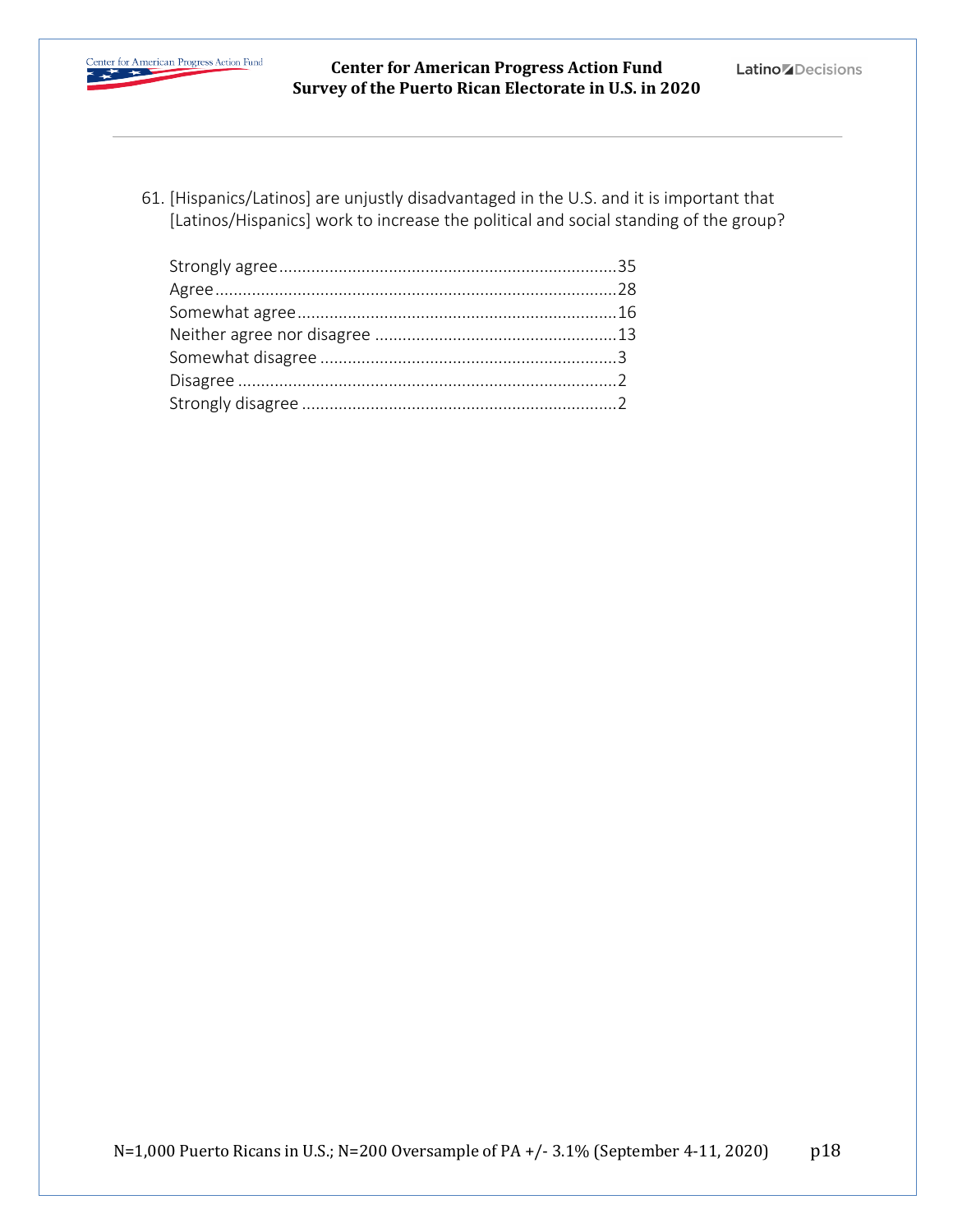

### **DEMOGRAPHICS**

D1B. [IF D1=3]. What would you say is the main reason you left Puerto Rico and moved to the mainland?

D2. [Ask all] How about your parents, were they born in the mainland United States, in Puerto Rico, or in another country?

| 1 parent U.S. born/1 born Puerto Rico or other |  |
|------------------------------------------------|--|
|                                                |  |

D3. If D1= 2 or 3. How long have you lived in the mainland United States?

D4. What is the highest level of education you completed? Again, just stop me when I read the correct category.

D5. In what year were you born? The same state of the set of the set of the set of the set of the set of the set of the set of the set of the set of the set of the set of the set of the set of the set of the set of the set

N=1,000 Puerto Ricans in U.S.; N=200 Oversample of PA +/- 3.1% (September 4-11, 2020)  $p19$